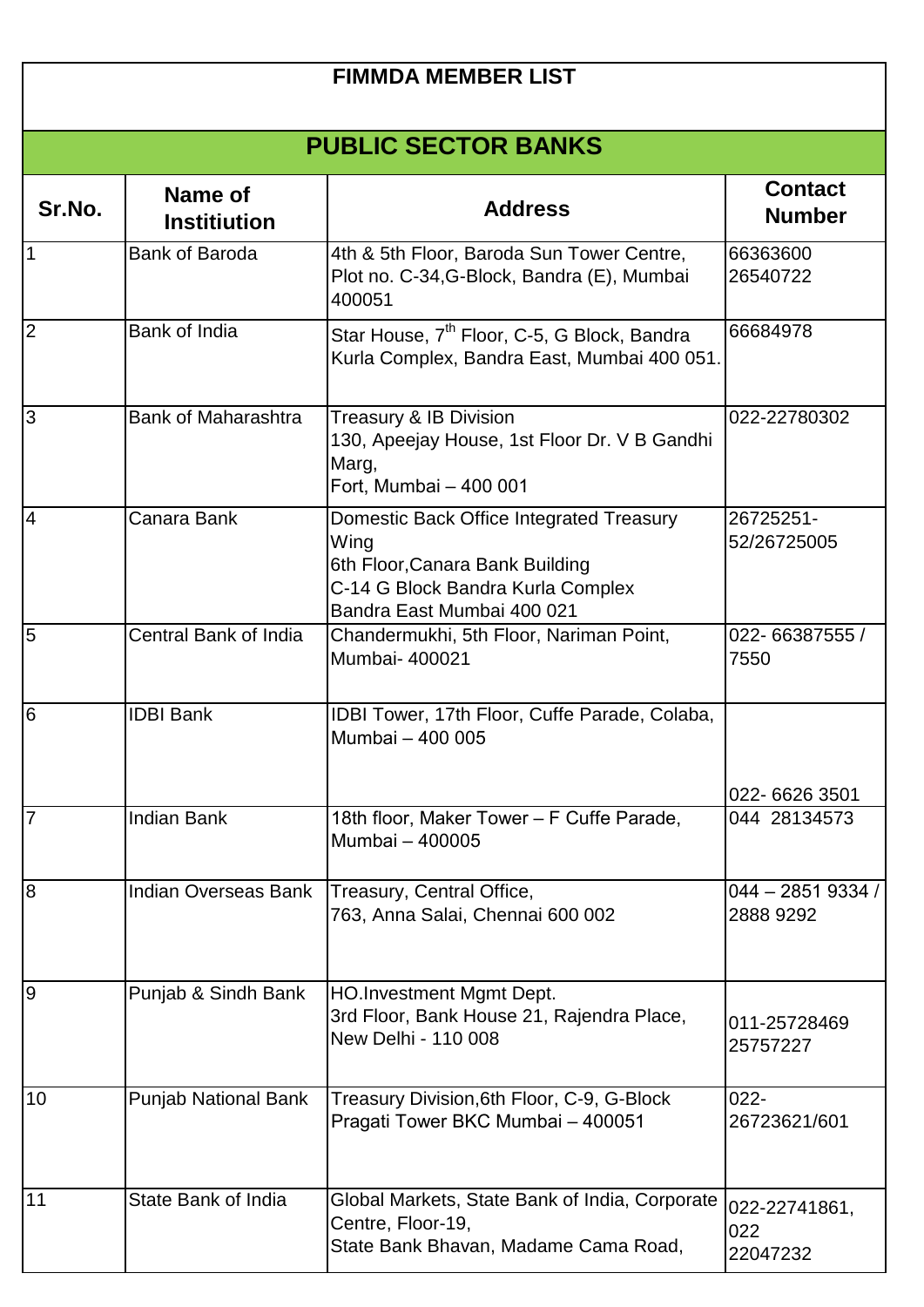| 12     | <b>UCO Bank</b>                       | No. 359, UCO Bank Building, III Floor, UCO<br><b>Bank</b><br>Dr. D N Road, Fort, Mumbai-400 001                                                         | 66547301                        |
|--------|---------------------------------------|---------------------------------------------------------------------------------------------------------------------------------------------------------|---------------------------------|
| 13     | Union Bank of India                   | Union Bank Bhavan,<br>239, Vidhan Bhavan Marg, Nariman Point,<br>Mumbai- 400 001                                                                        | 22023952                        |
|        |                                       | <b>PRIVATE SECTOR BANKS</b>                                                                                                                             |                                 |
| Sr.No. | <b>Name of</b><br><b>Institiution</b> | <b>Address</b>                                                                                                                                          | <b>Contact</b><br><b>Number</b> |
| 14     | Axis Bank Ltd.                        | Axis House', 8th Floor, C-2 Wing, Wadia<br>International Centre, P. B. Marg, Worli,<br>Mumbai - 25                                                      | 022 - 24253805                  |
| 15     | <b>Bandhan Bank Ltd</b>               | Unit 201 Platina Building, C -59, G Block,<br>Bandra Kurla Complex, Mumbai 400051                                                                       | 022-62358585                    |
| 16     | <b>Catholic Syrian Bank</b><br>Ltd    | The Catholic Syrian Bank Ltd., 44, Jolly Maker<br>Chambers II, Vinay. K. Shah Marg, Nariman<br>Point, Mumbai 400021                                     | 022-22020828                    |
| 17     | City Union Bank Ltd.                  | City Union Bank Ltd., International Banking<br><b>Division</b><br>City Union Bank (First Floor) 48, Mahalakshmi<br>Street,<br>T-Nagar, Chennai - 600017 | 044-24345081                    |
| 18     | DCB Bank Ltd.                         | Development Credit Bank Ltd., Peninsula<br>Business, Tower A, 6th Floor, Senapati Bapat<br>Marg, Lower Parel, Mumbai - 13                               | 66187105<br>/ 66187024          |
| 19     | DBS Bank India Ltd.                   | DBS BANK, Ground Floor, Express Towers,<br>Block III, Backbay Reclamation, Nariman Point,<br><b>Mumbai 400021</b>                                       | 66388834                        |
| 20     | Dhanlakshmi Bank Ltd.                 | Bhupesh Gupta Bhavan, 85, Sayani Road<br>Prabhadevi, Mumbai - 400025                                                                                    | 022-39249605                    |
| 21     | Federal Bank Ltd.                     | C 8 & 9, First Floor,<br>Laxmi Towers, BKC, Bandra (E), Mumbai-<br>400051                                                                               | 022-26566602                    |
| 22     | HDFC Bank Ltd.                        | <b>HDFC Bank House,</b><br>3rd flr. Senapati Bapat Marg, Lower Parel,<br>Mumbai - 400 013                                                               | 022 66521030 /<br>022 24900962  |
| 23     | <b>ICICI BANK LTD</b>                 | 2nd Floor, Dealing Room, North Tower, Bandra 022-2653 6217 /<br>Kurla Complex Bandra (E), Mumbai - 400 051                                              | 7010                            |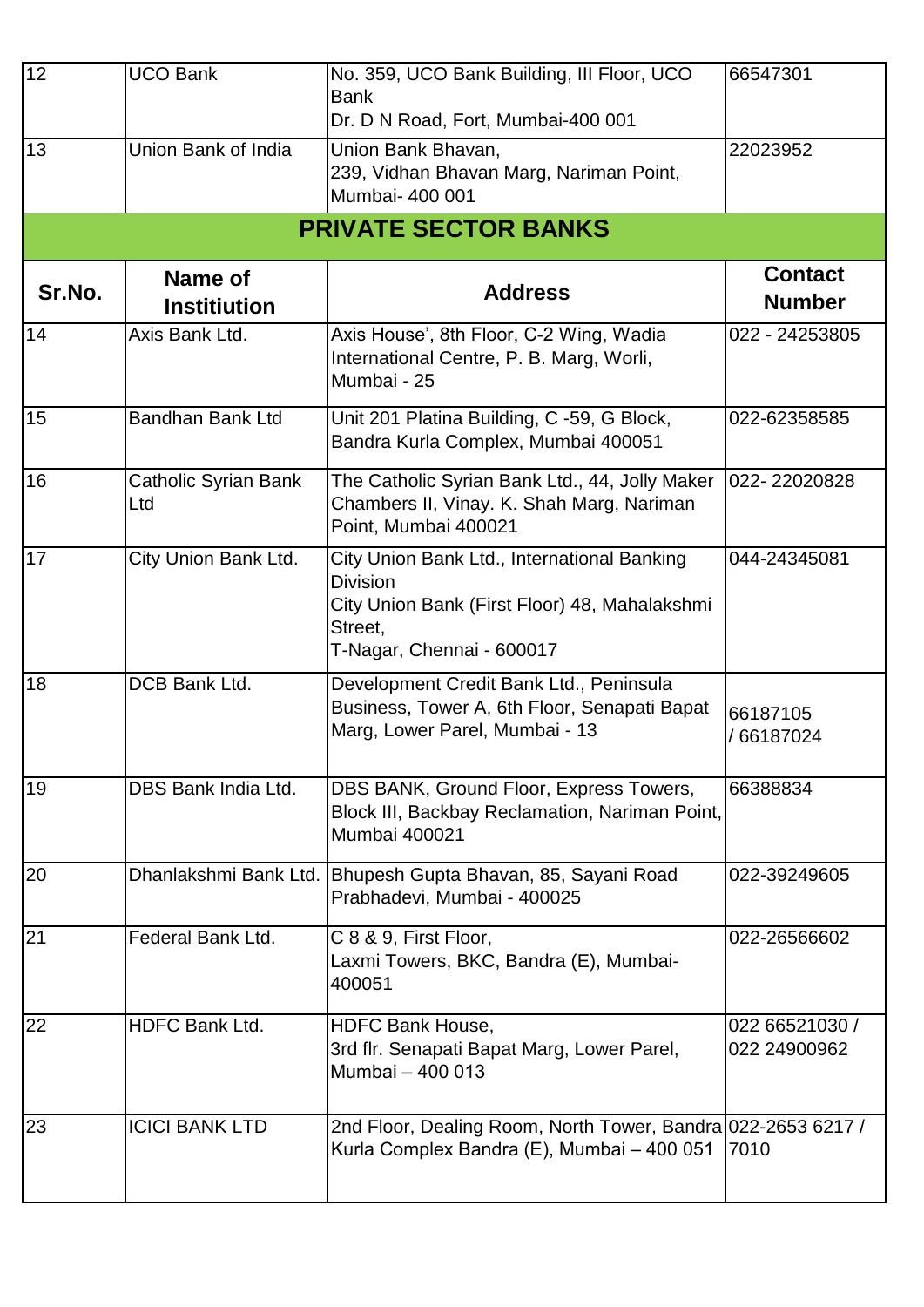| 24     | <b>IDFC First Bank Ltd.</b>                                      | IDFC Ltd., Naman Chambers C32 G Block,<br>Bandra Kurla Complex, Bandra (E) Mumbai<br>400051                                     | 022 - 71325511                  |
|--------|------------------------------------------------------------------|---------------------------------------------------------------------------------------------------------------------------------|---------------------------------|
| 25     | IndusInd Bank Ltd.                                               | 8th Floor, Tower1, One IndiaBulls Centre,<br>841, S.B. Marg, Elphinstone Rd Mumbai - 400<br>013                                 | 91 22 24231967                  |
| 26     | Jammu & Kashmir<br>Bank Ltd.                                     | 3rd -4th Floor, NATIONAL BUSINESS<br><b>CENTRE</b><br>Bandra Kurla Complex Bandra (East) Mumbai -<br>400 051                    | 26384100, 4006                  |
| 27     | Karnataka Bank Ltd.                                              | TAD Department,<br>Head Office, Mahaveera Circle, Kankanady,<br>Mangalore - 575 002                                             | 2228265                         |
| 28     | Karur Vysya Bank Ltd.                                            | The Karur Vysya Bank Limited, Gayathri<br>Towers, 2nd Floor, 954, Appasaheb Marathe<br>Marg, Mumbai - 400 025                   | 022-24398137-<br>8154           |
| 29     | Kotak Mahindra Bank<br>Ltd.                                      | 27 BKC, Treasury Operations, 3rd Floor Plot<br>No. C-27, G-Block, Bandra (East) BKC,<br>MUMBAI-51                               | 61660500                        |
| 30     | RBL Bank Ltd.                                                    | Treasury Dept, One India Bulls Centre, Tower-<br>2, 6th Floor,<br>841-Senapati Bapat Marg,<br>Lower Parel Mumbai - 13           | 43020537                        |
| 31     | South Indian Bank Ltd.                                           | 804, 8th floor, b-wing, g block, behind mca<br>ground, bandra kurla complex, bandra (e.),<br>mumbai 400 051                     | 022-67868855<br>/67650353       |
| 32     | <b>Tamilnad Mercantile</b><br>Bank Ltd.                          | Integrated treasury, 269/2-4 avvai shanmugam<br>salai, royapettah, chennai - 600 014                                            | 0461-<br>2322229/2325411        |
| 33     | YES Bank Ltd.                                                    | 19th Floor, IFC Tower 2, Senapati Bapat Marg,<br>Elphinstone (West), Mumbai                                                     | 66699180                        |
|        |                                                                  | <b>FOREIGN BANKS</b>                                                                                                            |                                 |
| Sr.No. | Name of<br><b>Institiution</b>                                   | <b>Address</b>                                                                                                                  | <b>Contact</b><br><b>Number</b> |
| 34     | <b>Australia and New</b><br><b>Zealand Banking</b><br>Group Ltd. | Australia and New Zealand Banking Group<br>Limited (ANZ), Cnergy, Level 6, Appasaheb<br>Marathe Marg, Prabhadevi, Mumbai 400025 | 91 22 3362 0202                 |
| 35     | <b>Bank of America</b>                                           | A wing<br>One BKC 18th floor, Bandra Kurla Complex,<br>Mumbai 400051                                                            | 022-66323000                    |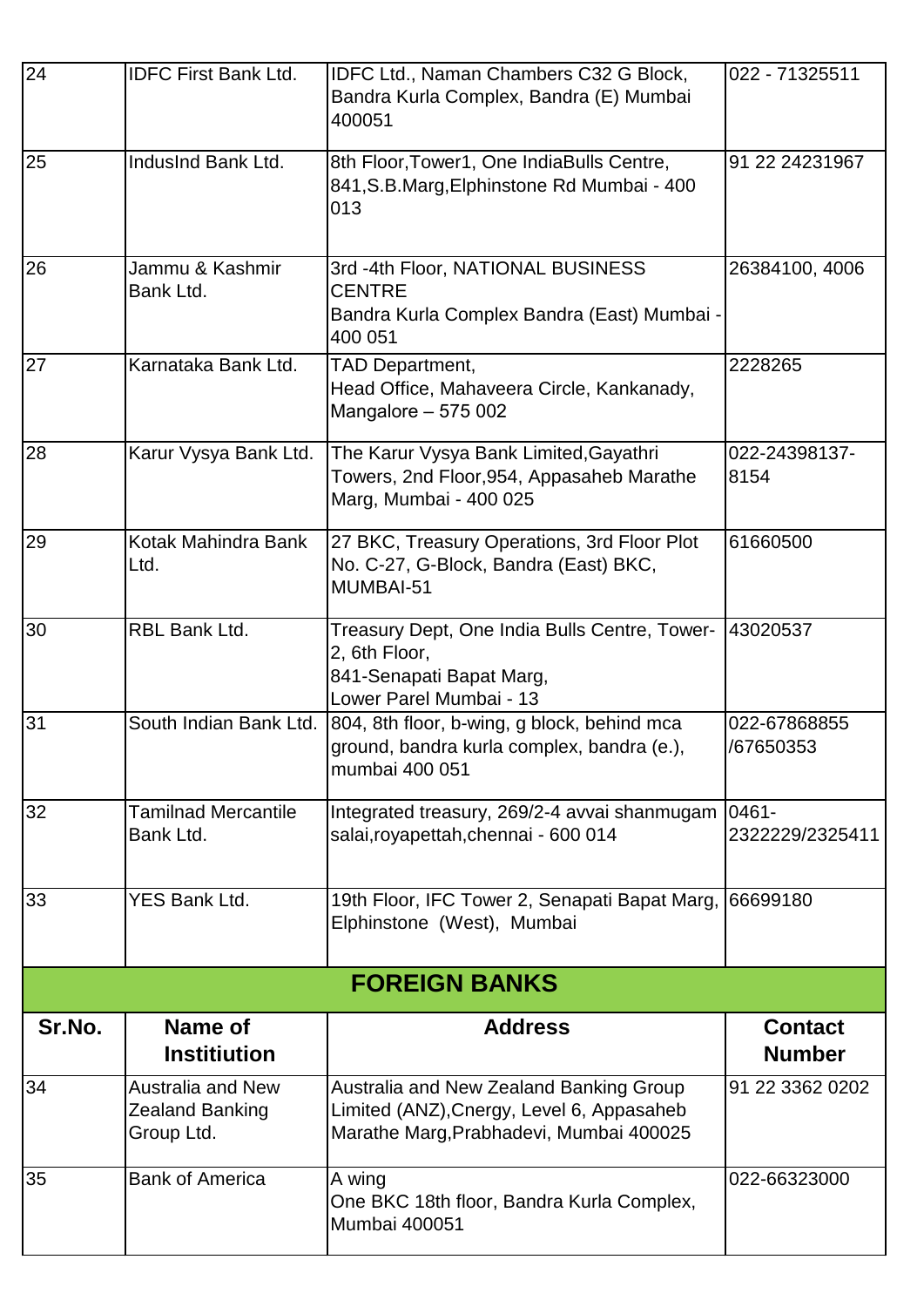| 36 | Bank of Bahrain &<br>Kuwait         | Jolly Maker Chambers II, 225, Nariman Point,<br>Mumbai - 400 021                                                | 022-43349205         |
|----|-------------------------------------|-----------------------------------------------------------------------------------------------------------------|----------------------|
| 37 | <b>Bank of Ceylon</b>               | 20/21, Casa Major Road, 2/11,<br>Zerat<br>Garden, 2nd Lane, Egmore, Chennai, Tamil<br>Nadu - 600 008            | 044-39519929/30      |
| 38 | <b>Bank of Nova Scotia</b>          | 91-93, 3rd North Avenue, Maker Maxity, BKC,<br>Bandra (E), Mumbai - 400 051                                     | 022-4118 1506        |
| 39 | <b>Barclays Bank PLC</b>            | 801/808, CeeJay House, Shivsagar Estate, Dr.<br>Annie Besant Road,<br>Worli, Mumbai - 400 018                   | 61754400             |
| 40 | <b>BNP Paribas</b>                  | BNP Paribas House, 1 North Avenue, Maker<br>Maxity, BKC,<br>Bandra (E),                                         | 3370 4000 / 001      |
| 41 | CitiBank N.A.                       | 12th Floor<br>FIFC, C-54 & 55 G-Block,<br>BKC, Bandra(E), Mumbai - 400051                                       | 022-61755578         |
| 42 | Cooperatieve<br>Rabobank U.A.       | Rabobank International,<br>20F, Tower A, Penninsula Business Park,<br>Lower Parel, Mumbai - 13                  | +91 22 2481 7800     |
| 43 | Credit Agricole CIB                 | Hoechst House, 12th Floor, Nariman Point,<br>Mumbai - 400 021                                                   | 67371179             |
| 44 | <b>Credit Suisse AG</b>             | 10th Floor, C. J. House Plot F, Shiv Sagar<br><b>Estate Dr. Annie Besant Road</b><br>Worli, Mumbai – 400 018    | 67773447             |
| 45 | <b>CTBC Bank</b>                    | <b>Birla Tower Upper Ground Floor</b><br>25, Barakhamba Road, Connaught Place, New<br>Delhi-110001              | $(91)-11-43688888$   |
| 46 | Deutsche Bank                       | Deutsche Bank<br>14th Floor, The Capital<br>17 G- Block, B.K.C. Mumbai -51                                      | +91(22)7180-<br>4742 |
| 47 | Doha Bank                           | Sakhar Bhavan, Ground Floor Plot no.<br>230, Block no. III, Backbay reclamation,<br>Narman Point, Mumbai 400021 | 022-33941105         |
| 48 | First Abu Dhabi Bank<br><b>PJSC</b> | Unit 1101 and 1201, Platina Building, C 59<br>Bandra Kurla Complex, Bandra East Mumbai<br>400 051               | 022-33134242         |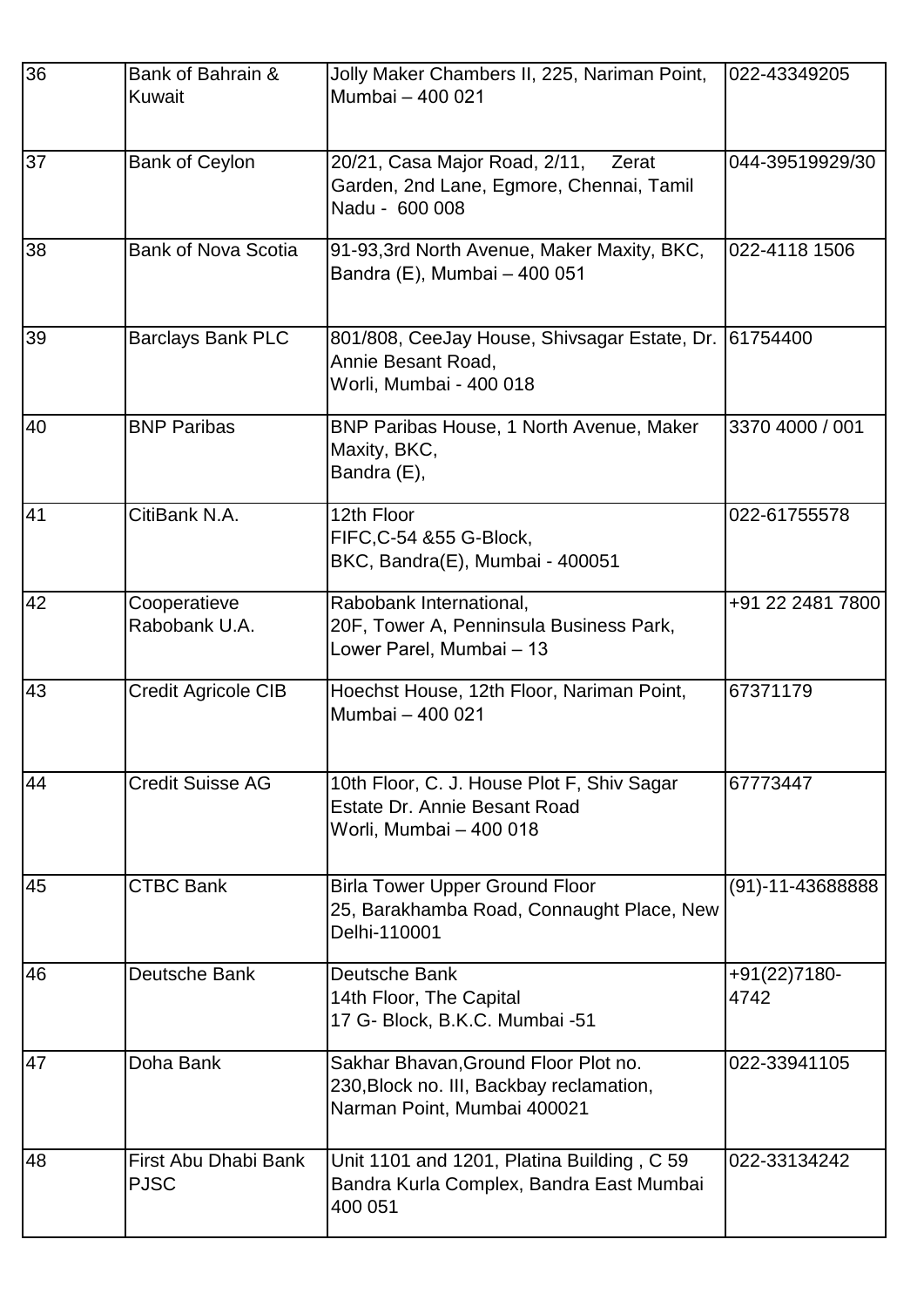| 49 | FirstRand Bank Ltd.                                       | <b>TCG Financial Centre,</b><br>5th Floor, C-53, G-Block, BKC, Bandra (E),<br>Mumbai - 400 051                                 | 66258600                         |
|----|-----------------------------------------------------------|--------------------------------------------------------------------------------------------------------------------------------|----------------------------------|
| 50 | Hongkong & Shanghai<br><b>Banking Corporation</b><br>Ltd. | 52/60, M.G. Road, Fort,<br>Mumbai - 400 001                                                                                    | 41126032                         |
| 51 | Industrial and<br><b>Commercial Bank of</b><br>China Ltd. | One BKC Tower, 8th floor, A-wing, BKC,<br>Bandra(East), Mumbai - 400 051                                                       | 2233155941                       |
| 52 | <b>Industrial Bank of</b><br>Korea                        | Office No. 403, 4th Floor, Worldmark 2 (Asset<br>8), Hospitality District,,<br>Aerocity, New Delhi - 110 037                   | 40768002                         |
| 53 | J.P. Morgan Chase<br><b>Bank</b>                          | 5th Floor, J P Morgan Tower Off C.S.T. Road,<br>Kalina Santacruz - East<br>Mumbai - 400 098                                    | 022 -61573409                    |
| 54 | <b>KEB Hana Bank</b>                                      | 4th flr, Bannari Aman Towers No. 29, Dr.<br>Radha Krishnan Road Mylapore, Chennai -<br>600004                                  | 49056304                         |
| 55 | Mashreq Bank psc                                          | 1305, Raheja Centre, 13th Floor, Nariman<br>Point, Mumbai-400021                                                               | 66327231/<br>66327200            |
| 56 | Ltd.                                                      | Mizuho Corporate Bank Level 17, Tower A, Peninsula Business Park,<br>Senapati Bapat Marg, Lower Parel, Mumbai -<br>400013      | 022-61522400                     |
| 57 | <b>Emirates NBD Bank</b><br>(P.J.S.C.)                    | Ground & 1st floor 5 North Avenue<br>Maker Maxity, Bandra Kurla Complex                                                        | 61532353                         |
| 58 | <b>MUFG Bank, Ltd</b>                                     | 15th Floor, Hoechst House, 193 Vinay K. Shah 91-22-666-9-3138<br>Marg, (Backbay Reclaimation) Nariman Point,<br>Mumbai 400 021 |                                  |
| 59 | <b>Qatar National Bank</b><br>QPSC                        | G-14, Ground Floor, 4 North Avenue Maker<br>Maxity, Bandra Kurla Complex Bandra (E)<br>Mumbai - 51                             | 62296305 /<br>62296363           |
| 60 | NatWest Markets PLC                                       | 01st Floor Brady House, 14 Veer Nariman<br>Road, Fort, Mumbai 400 023                                                          | $+9122$<br>66386121/663861<br>52 |
| 61 | SBM Bank (India) Ltd.                                     | 101, Raheja Centre,<br>1st Floor, Free Press Journal Road,<br>Nariman Point, Mumbai - 400 021                                  | 43028832                         |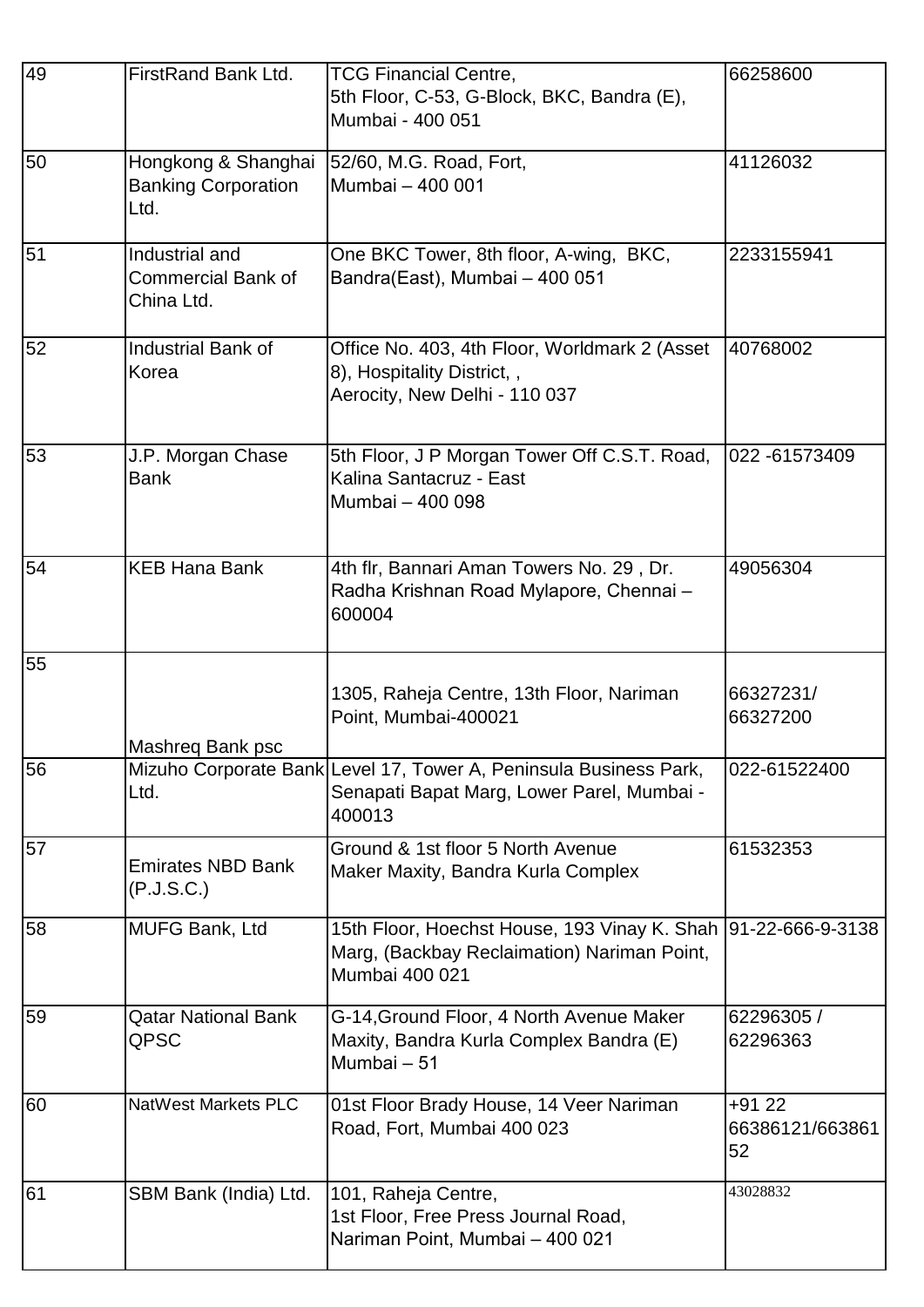| 62       | Societe Generale                                      | 01st Floor Brady House, 14 Veer Nariman<br>Road, Fort, Mumbai 400 023                                             |                   |
|----------|-------------------------------------------------------|-------------------------------------------------------------------------------------------------------------------|-------------------|
|          |                                                       |                                                                                                                   | 022-66309500      |
| 63       | <b>Standard Chartered</b><br><b>Bank</b>              | Bank, Crescenzo, 5th Floor, C-38/39, G-Block,<br>BKC, Bandra (East),<br>Mumbai-400.051                            |                   |
| 64       | Sumitomo Mitsui<br><b>Banking Corporation</b>         | 13th Floor, HT House, 18-20 KG Marg, Rajeev<br>Chowk, New Delhi 110022                                            | $1011 - 47689165$ |
| 65       | <b>United Overseas Bank</b><br>Ltd.                   | Mumbai Branch, 3 North Avenue, Maker<br>Maxity, Unit 31 & 37, 3rd Floor, 'C' Wing,                                | 2242472809        |
| 66       | Woori Bank                                            | Lotte India 2nd floor No. 4/169 Rajeev Gandhi<br>Salai (OMR) Kandhanchavdi, Perungudi<br>Taluka, Chennai - 600096 | 044-33466911      |
| 67       | Kookmin Bank                                          | Unit - 2 B/2, Two Horizon Centre, DLF<br>Phase - 5, Sector 43, Gurugram, Haryana<br>122002                        | 0124-4532236      |
|          |                                                       |                                                                                                                   |                   |
|          |                                                       |                                                                                                                   |                   |
|          |                                                       | <b>PRIMARY DEALERS</b>                                                                                            |                   |
| Sr.No.   | Name of<br>Institiution                               | <b>Address</b>                                                                                                    | Contact<br>Number |
| 68       | Goldman Sachs (I)<br>Capital Market<br>P. Ltd.        | 951-A, Rational House, Appasaheb Marathe<br>Marg, Prabhadevi, Mumbai - 400025                                     | 66241404          |
| 69       | <b>ICICI</b> Securities<br>Primary Dealership<br>Ltd. | <b>ICICI Centre, 4th Floor</b><br>H.T. Parekh Marg,<br>Churchgate, Mumbai - 400 020                               | 022-66377110      |
|          | Morgan Stanley India<br>Primary Dealership<br>Ltd.    | 18F/19F, Tower 2,<br>#1 Indiabulls Centre,<br>841, Senapati Bapat Marg Mumbai - 400 013                           | 61182618          |
| 70<br>71 | Nomura Fixed Income<br>Securities Pvt. Ltd.           | 11th Floor, Ceejay House,<br>Dr. Annie Besant Road, Worli, Mumbai - 400<br>018                                    | +9122 6617 5510   |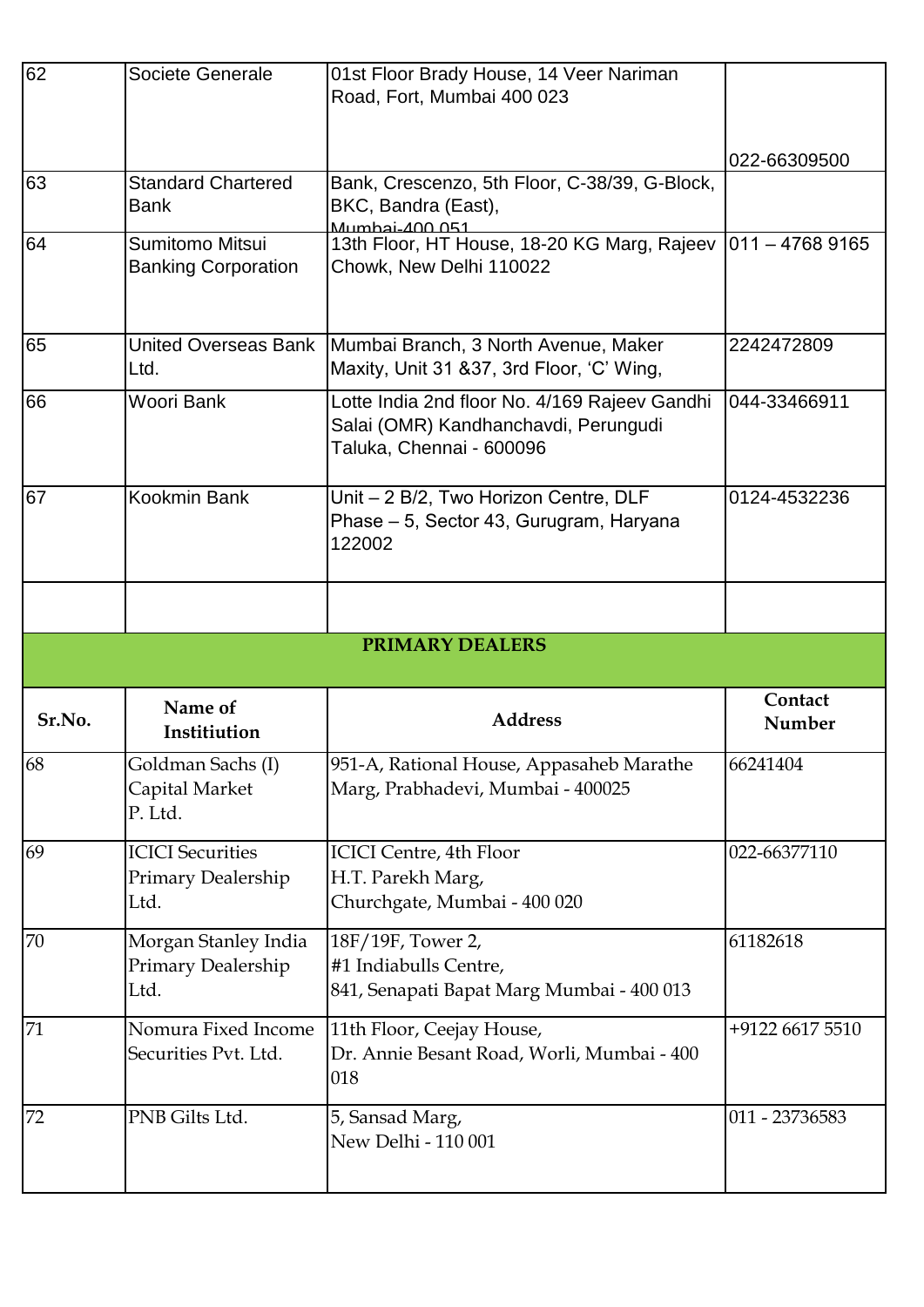| 73     | SBI DFHI Ltd.                                                    | Voltas House, 3rd Floor, 23, J. N. Heredia<br>Marg, Ballard Estate,<br>Mumbai - 400 001                              | 33864600                     |
|--------|------------------------------------------------------------------|----------------------------------------------------------------------------------------------------------------------|------------------------------|
| 74     | <b>STCI Primary Dealer</b><br>Ltd.                               | 8 <sup>th</sup> Floor A Wing Marathon Innova, Off. G K<br>Marg, Lower Parel, Mumbai - 400013.                        | 022-6620 2221                |
|        |                                                                  | <b>FINANCIAL INSTITUTIONS</b>                                                                                        |                              |
| Sr.No. | Name of<br>Institiution                                          | <b>Address</b>                                                                                                       | Contact<br>Number            |
| 75     | Export Import Bank of<br>India                                   | Centre 1, 21st Floor, World Trade Centre,<br>Cuffe Parade, Mumbai - 400 005                                          | 22172686                     |
| 76     | <b>IFCI</b> Ltd.                                                 | IFCI Tower, 61, Nehru Place<br>New Delhi - 110 019                                                                   | 26487056                     |
| 77     | India Infrastructure<br>Finance Company<br>Limited               | Hindustan Times House, 8th floor, 18 & 20,<br>Kasturba Gandhi Marg, New Delhi -110001                                | 011-23450284<br>011-23450228 |
| 78     | National Bank for<br><b>Agriculture and Rural</b><br>Development | FINANCE DEPARTMENT,<br>2nd Floor, 'D' Wing,<br>Plot No. C-24, 'G' Block,<br>NABARD Head Office Bandra Kurla Complex, | 022-26539243                 |
| 79     |                                                                  | National Housing Bank Core 5 A, 5th Floor, India Habitat Centre,<br>Lodhi Road, New Delhi - 110003                   | 011-24649031-35<br>(324)     |
| 80     | <b>Small Industries</b><br>Development Bank of<br>India          | 4th Floor,<br>MSME Development Centre C-11, G-Block,<br>BKC, Bandra(E) Mumbai - 400 051                              | 022-26541129/<br>265400022   |
|        |                                                                  | <b>INSURANCE COMPANIES</b>                                                                                           |                              |
| Sr.No. | Name of<br>Institiution                                          | <b>Address</b>                                                                                                       | Contact<br>Number            |
| 81     | Aegon Life Insuance<br>Co. Ltd.                                  | Bulding No. 3, Third Floor, Unit No. 1, Nesco<br>ITPark, Western Express Highway, Goregaon<br>(East), Mumbai 400063  | 67292370                     |
| 82     | Bajaj Allianze Life<br>Insuance Co. Ltd.                         | Investment Dept., 5th Floor<br>G.E. Plaza, Airport Road, Yerwada, Pune-<br>411006                                    | 020 - 66286636               |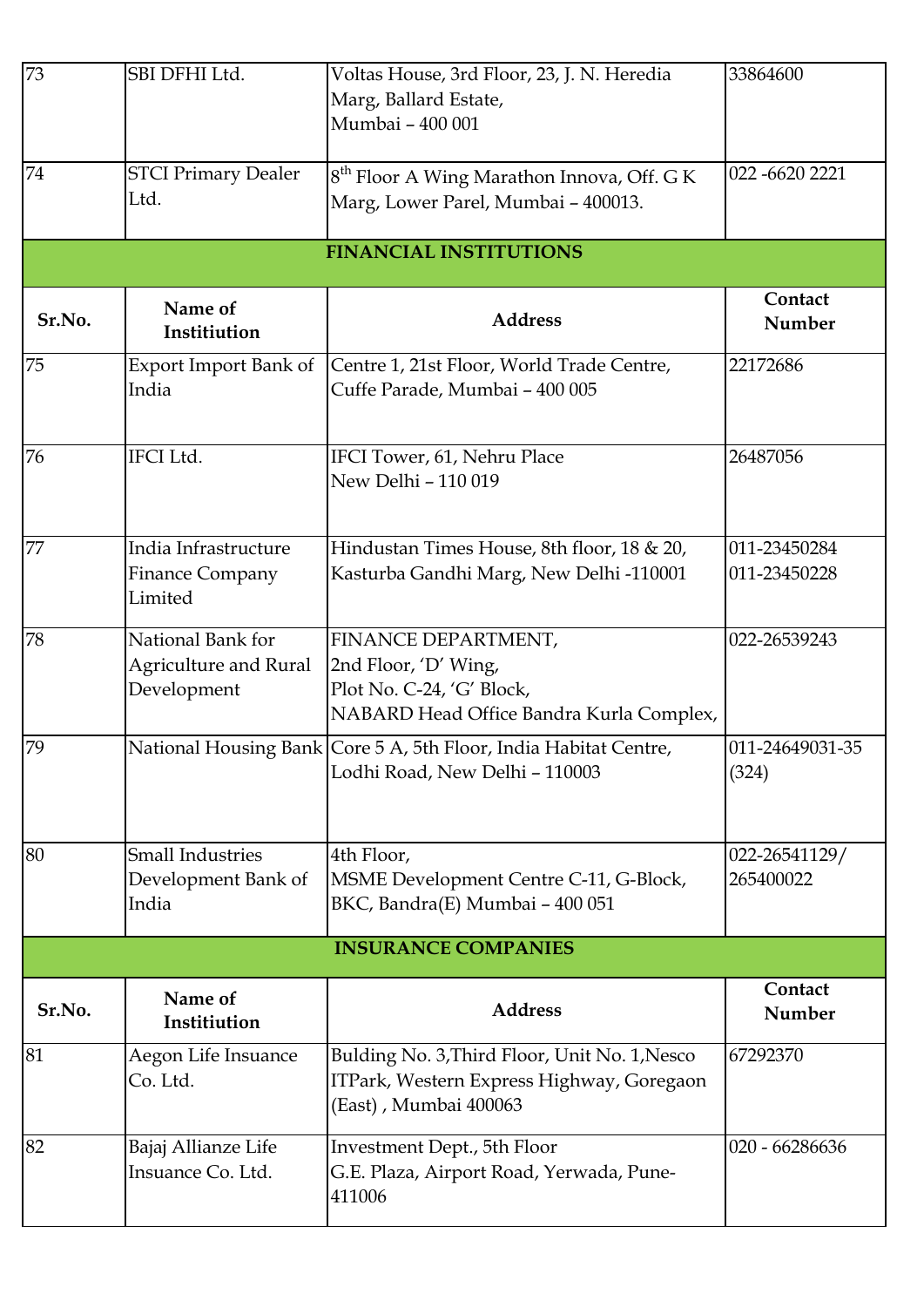| 83 | <b>DICGC</b>                 | Reserve Bank of India Bldg, 2nd floor, Opp.                  | 022-23019603    |
|----|------------------------------|--------------------------------------------------------------|-----------------|
|    |                              | Mumbai Central Railway Station, Byculla,                     |                 |
|    |                              | Mumbai 400008                                                |                 |
| 84 | <b>Exide Life Insuarnce</b>  | INIZIO, 1st flr Office NO. 105-108,                          | 022 - 29210012  |
|    |                              | Opp. P & G Plaza, Cardinal Gracias Road                      |                 |
|    |                              | Chakala, Andheri(E), Mumbai - 400 099                        |                 |
|    |                              |                                                              |                 |
| 85 | Future Generali India        | Future Generali India Insurance Co. Ltd.,                    | 40976980        |
|    | <b>General Insurance</b>     | Indiabulls Finance Centre, Tower 3, 6th Floor,               |                 |
|    | Company Ltd.                 | Senapati Bapat Marg, Elphinstone (                           |                 |
|    |                              | W. L. MUMBAI-400013                                          |                 |
| 86 | <b>HDFC ERGO General</b>     | 1st Floor, 165-166, Backbay Reclaimation, HT                 | 66383646        |
|    | Insurance Co. Ltd.           | Parekh Marg, Churchgate,                                     |                 |
|    |                              | Mumbai - 400 020                                             |                 |
| 87 |                              | ICICI Lombard General ICICI Lombard House 414, Veer Savarkar | 61961130        |
|    | Insurance Co Ltd             | Marg                                                         |                 |
|    |                              | Nr. Siddhivinayak Templ.e                                    |                 |
|    |                              | Prabhadevi, Mumbai - 400025                                  |                 |
| 88 | <b>ICICI Prudential Life</b> | Unit no 1a & 2a, Raheja tipco plaza, Rani sati               | 42307037        |
|    | <b>Insurance Company</b>     | marg, malad east                                             |                 |
|    | Ltd.                         | Mumbai 400097                                                |                 |
| 89 | India First Life             | B Wing, The Qube, Infinity Park, Dindoshi-                   | 33259580        |
|    | Insurance Co. Ltd.           | Filmcity Road, Malad(E), Mumbai 400097                       |                 |
|    |                              |                                                              |                 |
|    |                              |                                                              |                 |
| 90 | Life Insurance               | 6th Floor, Central Office "Yogakshema" East                  | 22822957        |
|    | Corporation of India         | Wing, Jeevan Bima Marg,                                      |                 |
|    |                              | Mumbai - 400 021                                             |                 |
| 91 | PNB Met Life India Ins.      | 202, 2nd Floor, Peninsula Tower 1, Peninsula                 | 66630920/666309 |
|    | Co.                          | Corporate Park, GK Marg, Lower Parel,                        | 96              |
|    |                              | Mumbai - 400013                                              |                 |
| 92 | <b>Reliance General</b>      | Reliance Centre, 4th floor,                                  | 022-33034030    |
|    | Insurance Co. Ltd.           | South Wing, Near Prabhat Colony,                             |                 |
|    |                              | Santacruz(east), Mumbai - 400 055                            |                 |
| 93 | Reliance Nippon Life         | 5th Floor South Wing, Reliance Center, Off                   | 33035260        |
|    | <b>Insurance Corporation</b> | Vakola Bridge, Prabhat Colony Santacruz                      |                 |
|    |                              | (East), Mumbai 400 055                                       |                 |
|    |                              |                                                              |                 |
| 94 | <b>SBI</b> General Insurance | SBI General Insurance, Natraj, 201 & 301                     | 022-4241 2260   |
|    | CO.                          | Junction of Western Express Highway &                        |                 |
|    |                              | Andheri-Kurla                                                |                 |
|    |                              |                                                              |                 |
| 95 | <b>SBI Life Insurance Co</b> | 5th Floor,                                                   | 61910240        |
|    | Ltd                          | Natraj, M.V. Road, Western Express Highway                   |                 |
|    |                              | Junction, Andheri (E),                                       |                 |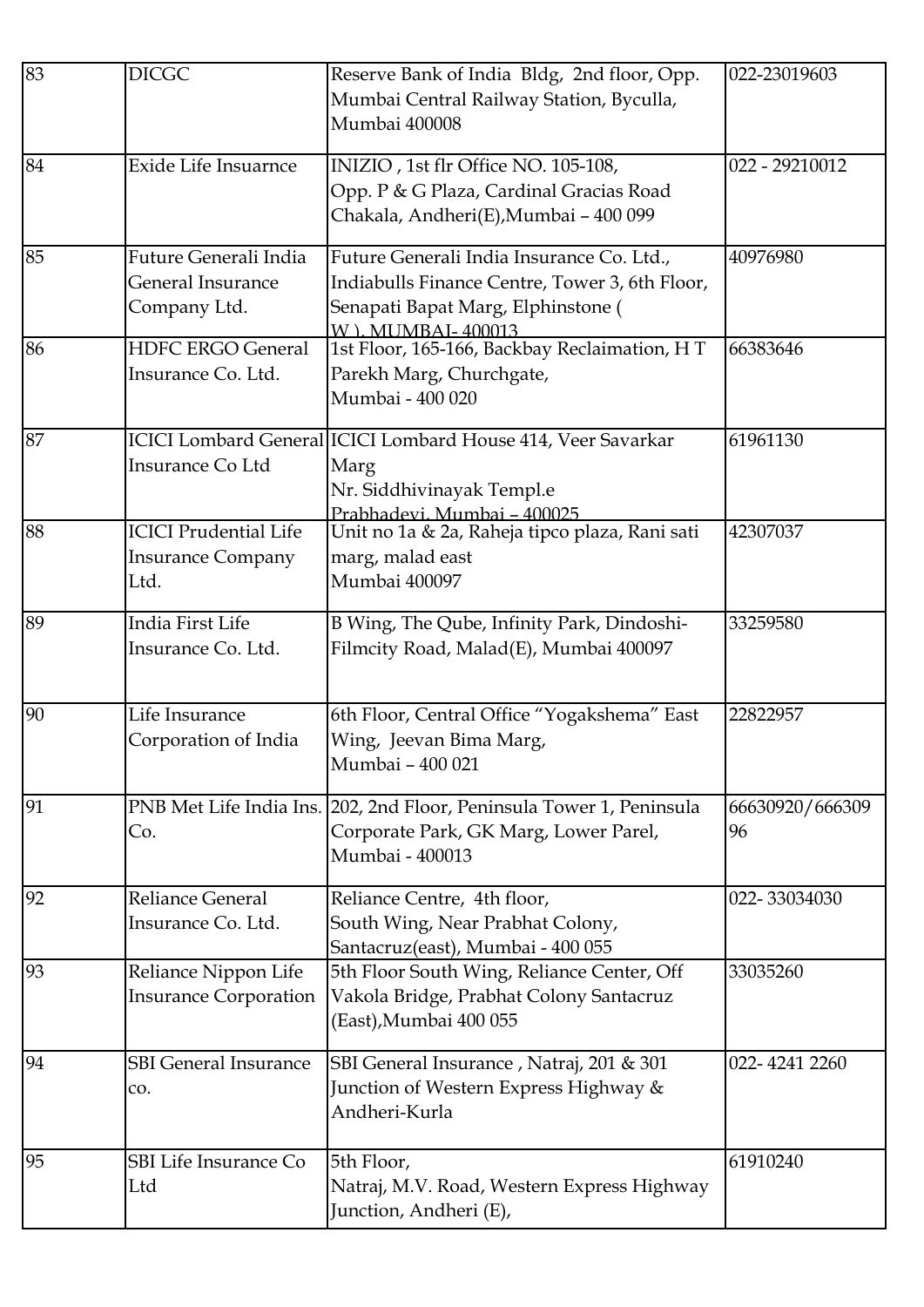| 96     | <b>Swiss Reinsurance</b>             | A-701 7th flr, One BKC, Plot No. C-66, G Block                                             | 66612195           |
|--------|--------------------------------------|--------------------------------------------------------------------------------------------|--------------------|
|        | Company                              | Bandra Kurla Complex Mumbai - 400051                                                       |                    |
|        |                                      |                                                                                            |                    |
|        |                                      |                                                                                            |                    |
| 97     | Universal Sompo GIC                  | Unit No. 401,                                                                              | 29211800           |
|        | Ltd                                  | 4th Floor, Sangam Complex, 127, Andheri                                                    |                    |
|        |                                      | Kurla Road,                                                                                |                    |
| 98     | <b>Edelweiss Tokio Life</b>          | Andheri (East), Mumbai-400059<br>6th Floor, Tower 3, Wing B, Kohinoor City                 | 40886015           |
|        | <b>Insurance Company</b>             | Kirol Rd. Kurla West Kurla Mumbai - 400070                                                 |                    |
|        | Limited                              |                                                                                            |                    |
|        |                                      |                                                                                            |                    |
| 99     | Cholamandalam MS                     | 2nd Floor, Dare House, 2 NSC Bose Road,                                                    | 044 - 40445400     |
|        | <b>General Insurance</b>             | Chennai -600001                                                                            |                    |
|        | Company Limited                      |                                                                                            |                    |
|        | Tata AIA Life                        |                                                                                            | 022-66498162       |
| 100    | <b>Insurance Company</b>             | 14th Floor, Tower A, Peninsula Business Park,<br>Senapati Bapat Marg, Lower Parel Mumbai - |                    |
|        | Limited                              | 400013                                                                                     |                    |
|        |                                      |                                                                                            |                    |
| 101    | <b>Shriram General</b>               | E-8, EPIP, RIICO Industrial Area, Sitapura,                                                | 022-66498162       |
|        | <b>Insurance Company</b>             | Jaipur Rajasthan, 302022                                                                   |                    |
|        | Ltd.                                 |                                                                                            |                    |
|        |                                      |                                                                                            |                    |
|        |                                      |                                                                                            |                    |
|        |                                      | <b>SMALL FINANCE BANKS</b>                                                                 |                    |
|        | Name of                              |                                                                                            | Contact            |
| Sr.No. | <b>Institiution</b>                  | <b>Address</b>                                                                             | Number             |
| 102    |                                      | 5th Floor, Kanakia Zillion, Junction of CST &                                              | 022-62496003       |
|        |                                      | LBS Road,                                                                                  |                    |
|        |                                      | Kurla West, Mumbai - 400 070                                                               |                    |
|        | <b>AU Small Finance Bank</b>         |                                                                                            |                    |
| 103    | Capital Small Finance                | MIDAS Corporate Park, 3rd Floor,                                                           | $0181 - 5051111 /$ |
|        | <b>Bank Limited</b>                  | 37, G.T. Road, Jalandhar - 144001 (Punjab)                                                 | 5052222            |
|        |                                      |                                                                                            |                    |
|        |                                      |                                                                                            |                    |
| 104    | <b>Equitas Small Finance</b><br>Bank | 6th Floor, Spencer Plaza, Phase II, No.769,<br>Anna Salai, Chennai - 600 002               | 044-3089 8010      |
|        |                                      |                                                                                            |                    |
|        |                                      |                                                                                            |                    |
| 105    |                                      | Hepzibah Complex                                                                           | 0487-7123456       |
|        |                                      | 2nd floor, No.X/109/M4 Mannuthy PO 680651                                                  |                    |
|        | <b>ESAF Small Finance</b>            | Thrissur Kerala                                                                            |                    |
|        | Bank                                 |                                                                                            |                    |
| 106    | <b>Fincare Small Finance</b>         | Fincare Small Finance Bank Ltd, 5th Floor, Bren                                            | 08042504444        |
|        | <b>Bank Limited</b>                  | Mercury, Kaikondrahalli,<br>Sarjapur Main Road, Bangalore - 560 102                        | (extn. 465)        |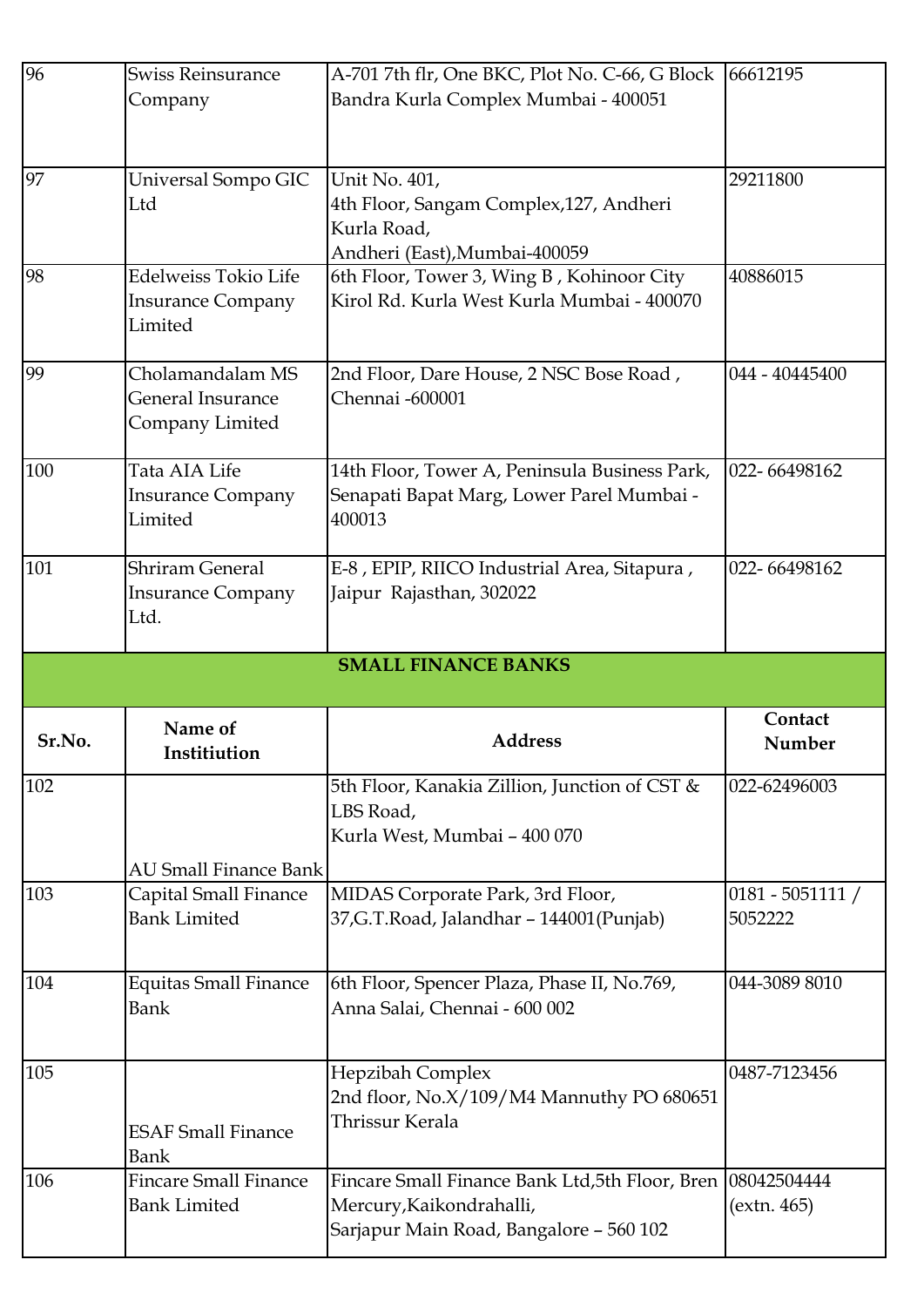| 107 |                               | 501-503, 5th floor Ceejay House, Dr. Annie      |                    |
|-----|-------------------------------|-------------------------------------------------|--------------------|
|     |                               | Besant Road, Markandeshwar Nagar,               |                    |
|     | <b>Jana Small Finance</b>     | Shivsagar Estate, Worli,<br>Mumbai - 400018     | 62429850/51/52     |
|     | Bank Ltd.                     |                                                 |                    |
| 108 | North East Small              | North East Small Finance Bank Ltd.Fortune       |                    |
|     | <b>Finance Bank</b>           | Central, Bashisthpur, Guwahati, Assam-          | 0361 7180011       |
| 109 |                               | 1101, Sharda Terraces, Plot no. 65, Sector 11,  | 40435804           |
|     |                               | CBD Belapur,                                    |                    |
|     | Suryodaya Small               | Navi Mumbai 400 064                             |                    |
|     | <b>Finance Bank</b>           |                                                 |                    |
| 110 |                               | Grape garden, No 27, 3rd A Cross, 18th          | 080 4854 4121 / 41 |
|     |                               | Main, 6th Block Koramangala Bengluru 560095     |                    |
|     | <b>Ujjivan Small Finance</b>  |                                                 |                    |
|     | Bank                          |                                                 |                    |
| 111 |                               | Om Prakash Arcade, Central Avenue,              | 25200248           |
|     | <b>Utkarsh Small Finance</b>  | Chembur(East) Mumbai-400 071                    |                    |
|     | <b>Bank</b>                   |                                                 |                    |
| 112 |                               | Speed Post Centre, 2nd Floor, Near Gole         |                    |
|     | India Post Payment            | Market, New Delhi                               |                    |
|     | <b>Bank Limited</b>           |                                                 |                    |
| 113 |                               |                                                 |                    |
|     |                               | Senapati Bapat Marg                             |                    |
|     | <b>NSDL Payment Bank</b>      | Lower Parel, Mumbai - 13                        | 49142770           |
| 114 |                               |                                                 |                    |
|     | <b>Unity Small Finance</b>    | Centrum House CSt Road Vidyanagari Marg,        |                    |
|     | Bank                          | Kalina Santacruz E Mumbai 400098                | 2242159533         |
| 115 | <b>Shivalik Small Finance</b> | Plot No. 2 B, 6th floor, Tower 3, India Glycols |                    |
|     | Bank                          | Bldg., Sector 126, Noida, UP 201304             |                    |